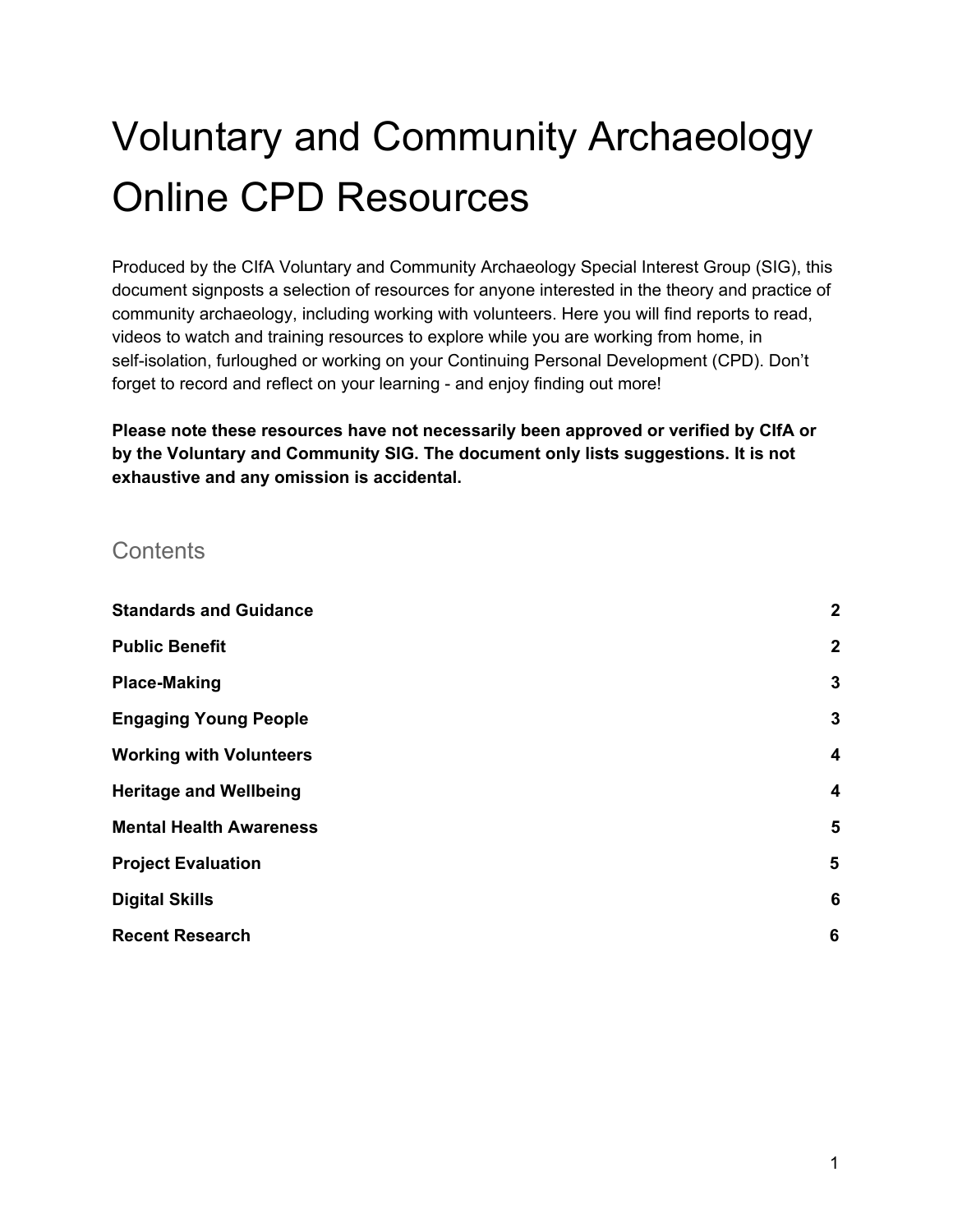### <span id="page-1-0"></span>Standards and Guidance

Introduction to Standards and Guidance in Archaeological Practice (ISGAP) <https://isgap.org.uk/> Produced by the Council for British Archaeology, Historic England and the Chartered Institute for Archaeologists, ISGAP provides best practice information for community group involvement with archaeology.

BAJR Guides <http://www.bajr.org/BAJRread/BAJRGuides.asp>

#### Historic England Research Frameworks

[https://historicengland.org.uk/research/support-and-collaboration/research-frameworks-t](https://historicengland.org.uk/research/support-and-collaboration/research-frameworks-typologies/research-frameworks/) [ypologies/research-frameworks/](https://historicengland.org.uk/research/support-and-collaboration/research-frameworks-typologies/research-frameworks/)

Citizen Science and Scientific Crowdsourcing: an Introduction

[https://www.ucl.ac.uk/short-courses/search-courses/citizen-science-and-scientific-crowd](https://www.ucl.ac.uk/short-courses/search-courses/citizen-science-and-scientific-crowdsourcing-introduction) [sourcing-introduction](https://www.ucl.ac.uk/short-courses/search-courses/citizen-science-and-scientific-crowdsourcing-introduction) An online course introducing the theory and practice of citizen science and scientific crowdsourcing.

#### <span id="page-1-1"></span>Public Benefit

- CIfA Client Guide Realising Social and Economic Benefits through Archaeology <https://www.archaeologists.net/find/clientguide/benefits>
- CIfA Conference 2019 Session 5 'Public benefit, social value, impact, legacy…**'** Videos available via: <https://www.archaeologists.net/conference/2019>
- The Southport Group (2011) 'Realising the Benefits of Planning-Led Investigation in the Historic Environment: A Framework for Delivery' <https://www.archaeologists.net/sites/default/files/SouthportreportA4.pdf>
- Maeer, G., Robinson, A. and Hobson, M. (2016) Values and benefits of heritage: a research review *National Lottery Heritage Fund* [https://www.heritagefund.org.uk/sites/default/files/media/research/values\\_and\\_benefits\\_o](https://www.heritagefund.org.uk/sites/default/files/media/research/values_and_benefits_of_heritage_2015.pdf) [f\\_heritage\\_2015.pdf](https://www.heritagefund.org.uk/sites/default/files/media/research/values_and_benefits_of_heritage_2015.pdf)
- Nixon, T. (2017) What about Southport? [https://www.archaeologists.net/sites/default/files/What%20about%20Southport%20A%20r](https://www.archaeologists.net/sites/default/files/What%20about%20Southport%20A%20report%20to%20CIfA%20against%20the%20vision%20and%20recommendations%20of%20the%20Southport%20report%202017_0.pdf)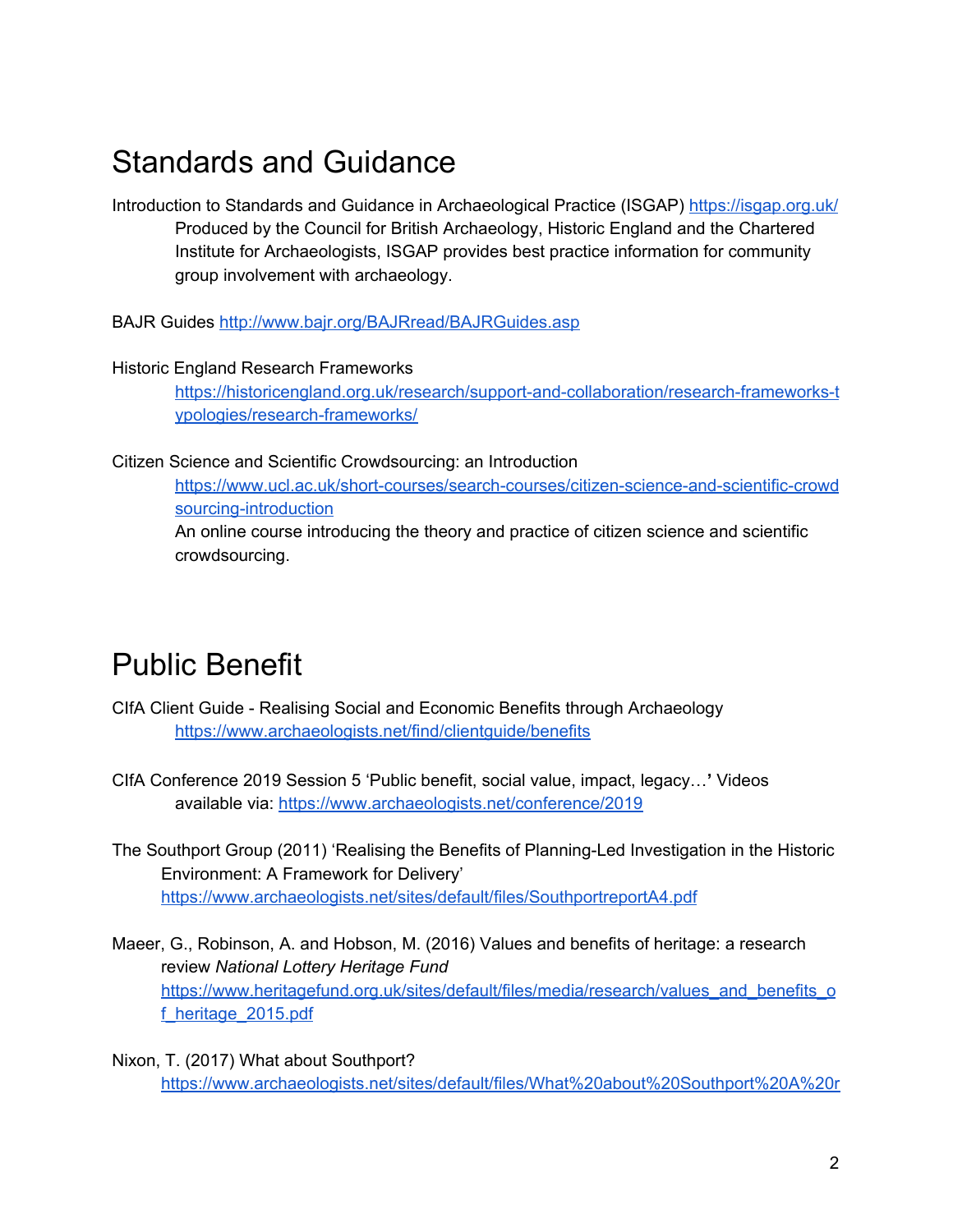[eport%20to%20CIfA%20against%20the%20vision%20and%20recommendations%20of%](https://www.archaeologists.net/sites/default/files/What%20about%20Southport%20A%20report%20to%20CIfA%20against%20the%20vision%20and%20recommendations%20of%20the%20Southport%20report%202017_0.pdf) [20the%20Southport%20report%202017\\_0.pdf](https://www.archaeologists.net/sites/default/files/What%20about%20Southport%20A%20report%20to%20CIfA%20against%20the%20vision%20and%20recommendations%20of%20the%20Southport%20report%202017_0.pdf)

European Archaeology Council (EAC) 21st Heritage Management Symposium, *Archaeology and Public Benefit: moving the debate forward* 5 - 6 March 2020 (Prague, Czech Republic). Videos of presentations available via: <https://www.europae-archaeologiae-consilium.org/presentations-eac-2020>

### <span id="page-2-0"></span>Place-Making

Historic England Support for Place-Making and Design [https://historicengland.org.uk/services-skills/our-planning-services/support-for-place-ma](https://historicengland.org.uk/services-skills/our-planning-services/support-for-place-making-and-design/) [king-and-design/](https://historicengland.org.uk/services-skills/our-planning-services/support-for-place-making-and-design/)

Hey, G., Thomas, R. and Gosden, C. (2018) Re-connecting through place *CIfA Conference 2018* <https://youtu.be/3dMkUuC7em8>

CIfA Conference (2019) Session 2 'How can we improve the legacies of archaeological community engagement in place making?' Videos available via: <https://www.archaeologists.net/conference/2019>

## <span id="page-2-1"></span>Engaging Young People

Young Archaeologists' Club <https://www.yac-uk.org/>

The Young Archaeologists' Club (YAC) is the only UK-wide club where 8-16 year olds can participate in real archaeology and discover why it matters.

NSPCC Safeguarding children and child protection

<https://learning.nspcc.org.uk/safeguarding-child-protection> Advice on how to set up and follow good safeguarding policies and procedures.

Council for British Archaeology (2014) Young People and Archaeology CBA Research Bulletin 3 [https://new.archaeologyuk.org/Content/downloads/3360\\_cba-bull3\\_FINAL.pdf](https://new.archaeologyuk.org/Content/downloads/3360_cba-bull3_FINAL.pdf)

Icarus (2015) Young People and the Heritage Sector *National Lottery Heritage Fund* [https://www.heritagefund.org.uk/sites/default/files/media/research/young\\_people\\_and\\_her](https://www.heritagefund.org.uk/sites/default/files/media/research/young_people_and_heritage_sector_icarus-report-accessible-2.pdf) [itage\\_sector\\_icarus-report-accessible-2.pdf](https://www.heritagefund.org.uk/sites/default/files/media/research/young_people_and_heritage_sector_icarus-report-accessible-2.pdf)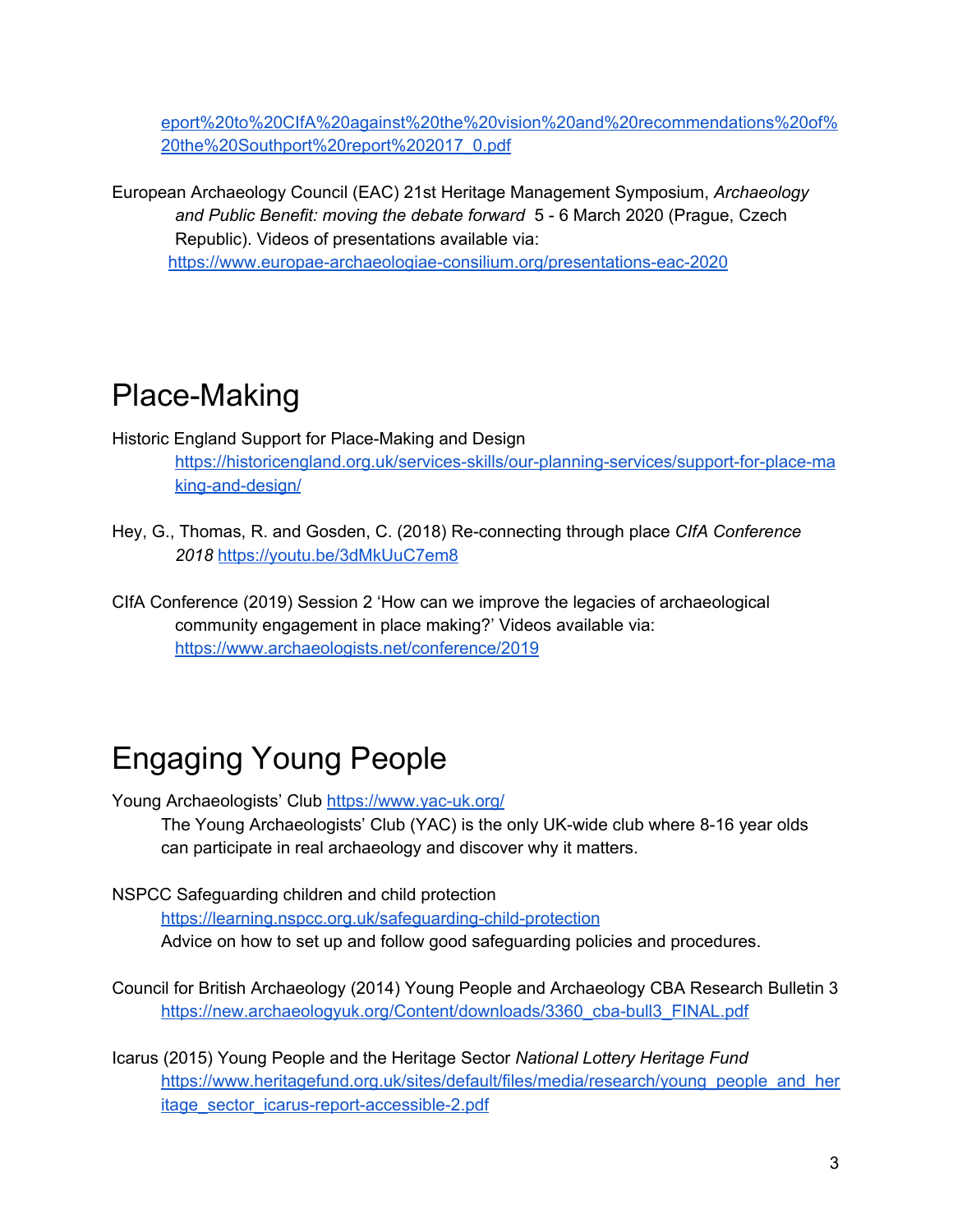#### <span id="page-3-0"></span>Working with Volunteers

Heritage Volunteering Group <http://www.heritagevolunteeringgroup.org.uk/> Inspiring collaboration and creating opportunities for people to share ideas that we can help transform volunteering in the heritage sector.

National Council for Voluntary Organisations (NCVO) <https://www.ncvo.org.uk/> The umbrella body for the voluntary and community sector in England.

Johnston, H. (2018) 'Working with volunteers on archaeology projects' *BAJR Guide 51* [http://www.bajr.org/BAJRGuides/51\\_Volunteering/Guide\\_51\\_Managing\\_Volunteers.pdf](http://www.bajr.org/BAJRGuides/51_Volunteering/Guide_51_Managing_Volunteers.pdf)

Breaking Ground Heritage 'Considerations when working with vulnerable groups in heritage' <https://www.breakinggroundheritage.org.uk/toolbox-resources/index.html>

#### <span id="page-3-1"></span>Heritage and Wellbeing

National Lottery Heritage Fund Wellbeing Guidance <https://www.heritagefund.org.uk/publications/wellbeing-guidance>

- Historic England Heritage and Society <https://historicengland.org.uk/research/heritage-counts/heritage-and-society/>
- Reilly, S., Nolan, C. and Monckton, L. (2018) 'Wellbeing and the Historic Environment' *Historic England*

[https://historicengland.org.uk/images-books/publications/wellbeing-and-the-historic-envi](https://historicengland.org.uk/images-books/publications/wellbeing-and-the-historic-environment/wellbeing-and-historic-environment/) [ronment/wellbeing-and-historic-environment/](https://historicengland.org.uk/images-books/publications/wellbeing-and-the-historic-environment/wellbeing-and-historic-environment/)

- Pennington, A. et al. (2019) 'Heritage and Wellbeing' *What Works Centre for Wellbeing* [https://whatworkswellbeing.org/wp-content/uploads/2020/01/Heritage-scoping-review-M](https://whatworkswellbeing.org/wp-content/uploads/2020/01/Heritage-scoping-review-March-2019.pdf) [arch-2019.pdf](https://whatworkswellbeing.org/wp-content/uploads/2020/01/Heritage-scoping-review-March-2019.pdf)
- CIfA Conference (2019) Session 10 'A month in the country? The value of heritage for wellbeing and social prescription' Videos available via: <https://www.archaeologists.net/conference/2019>

Darvill, T. et al. 2019 'Historic Landscapes and Mental Well-being' *Archaeopress*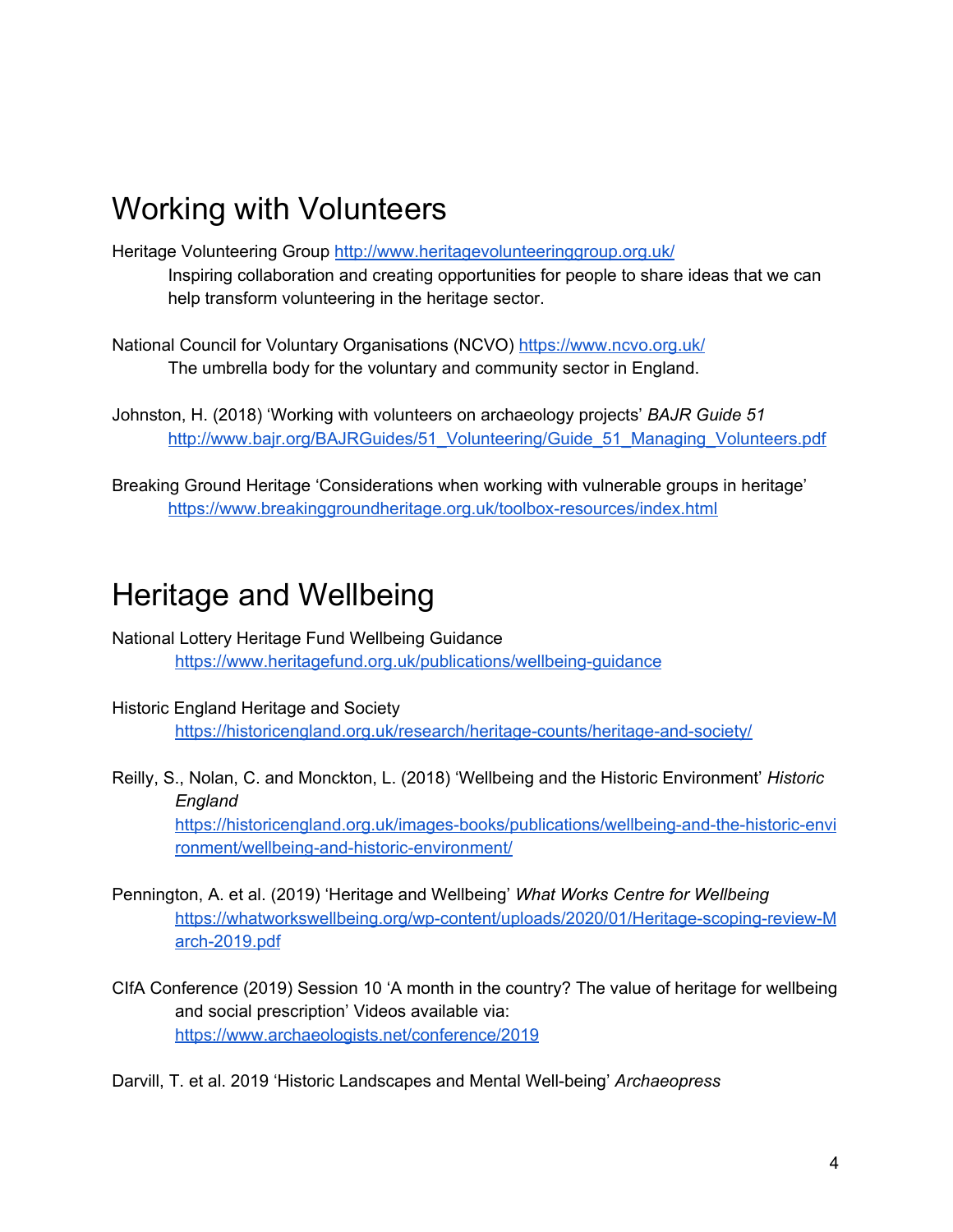[https://www.archaeopress.com/ArchaeopressShop/Public/displayProductDetail.asp?id=](https://www.archaeopress.com/ArchaeopressShop/Public/displayProductDetail.asp?id=%7BEEA08FF4-B364-4615-9743-1C5770C73BCE%7D) [%7BEEA08FF4-B364-4615-9743-1C5770C73BCE%7D](https://www.archaeopress.com/ArchaeopressShop/Public/displayProductDetail.asp?id=%7BEEA08FF4-B364-4615-9743-1C5770C73BCE%7D)

#### <span id="page-4-0"></span>Mental Health Awareness

Mental Health in Archaeology TAG 2015 Videos <https://www.youtube.com/playlist?list=PLBjeGwwG0rtQYpkPax3w40QC9cyZ9Svmi>

NHS Every Mind Matters <https://www.nhs.uk/oneyou/every-mind-matters/> Expert advice and practical tips to help you look after your mental health and wellbeing.

#### Mind <https://www.mind.org.uk/>

A charity providing advice and support, raising awareness and promoting understanding about mental health.

#### Mental Health for Small (and Medium) Workplaces

<https://www.mentalhealthatwork.org.uk/toolkit/mental-health-for-small-workplaces/> Free online training covering building your awareness; looking after yourself; and supporting each other.

### <span id="page-4-1"></span>Project Evaluation

National Lottery Heritage Fund Evaluation Guidance

<https://www.heritagefund.org.uk/publications/evaluation-guidance>

#### HM Treasury The Magenta Book

<https://www.gov.uk/government/publications/the-magenta-book> Government guidance on how to incorporate evaluation through the design, implementation, delivery and review stages of a project.

#### Public Health England Introduction to Logic Models

[https://www.gov.uk/government/publications/evaluation-in-health-and-well-being-overvi](https://www.gov.uk/government/publications/evaluation-in-health-and-well-being-overview/introduction-to-logic-models) [ew/introduction-to-logic-models](https://www.gov.uk/government/publications/evaluation-in-health-and-well-being-overview/introduction-to-logic-models)

Logic models can help prioritise and structure data collection analysis to understand how an intervention works to achieve its outcomes.

Arts Council England 'Generic Social Outcomes'

<https://www.artscouncil.org.uk/measuring-outcomes/generic-social-outcomes>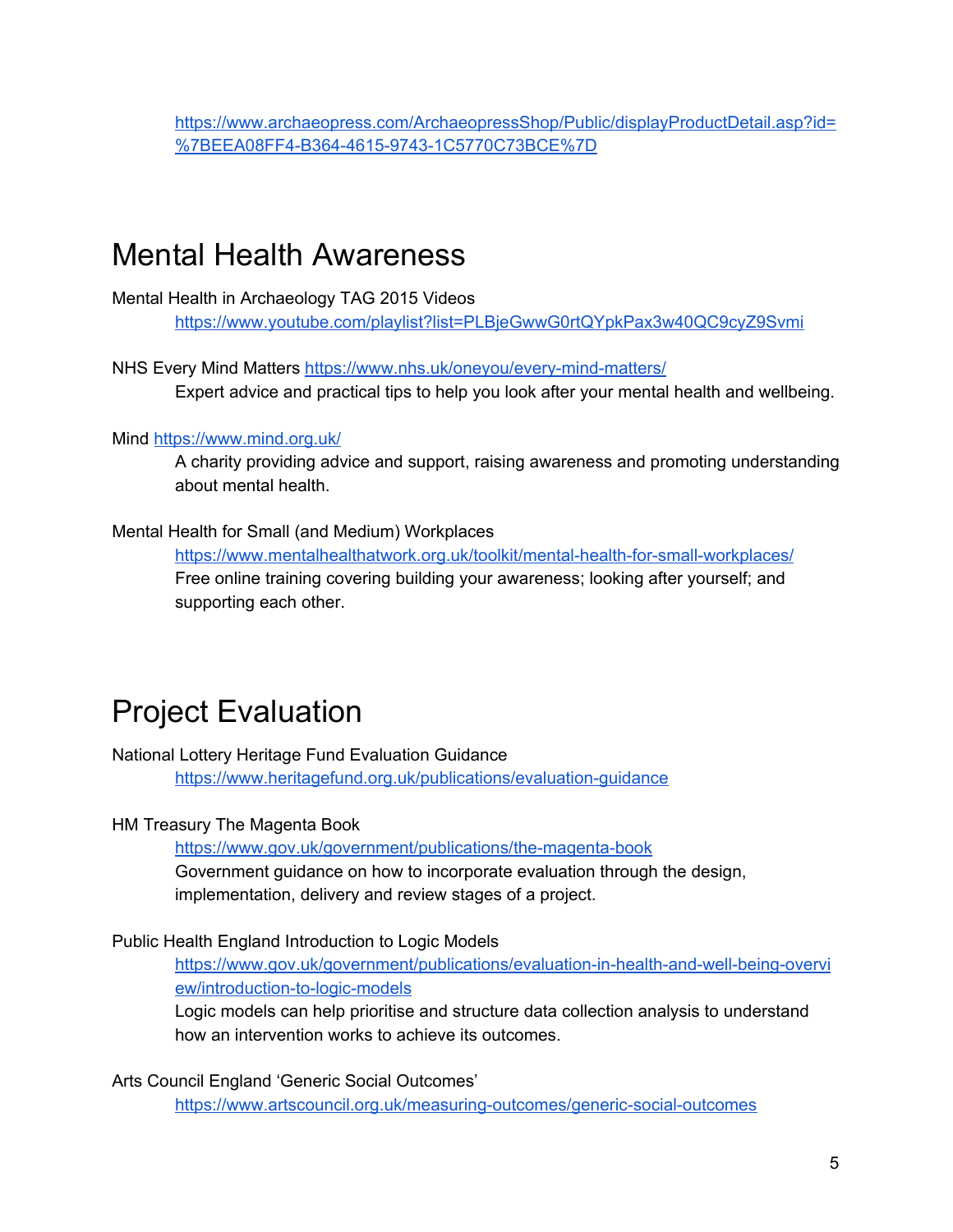Toolkit to measure and provide evidence of the wider benefits of your art and cultural activities.

RF Associates (2018) 'Heritage Grants: A review of the self-evaluations and outcomes of 326 completed projects' *National Lottery Heritage Fund* [https://www.heritagefund.org.uk/sites/default/files/media/research/heritage\\_grants\\_revie](https://www.heritagefund.org.uk/sites/default/files/media/research/heritage_grants_review_326_reports_final_accessible.pdf) w 326 reports final accessible.pdf

### <span id="page-5-0"></span>Digital Skills

Digital Engagement in Culture, Heritage and the Arts

<https://digitalengagementframework.com/digenfra3/>

This framework helps to design the strategies, processes and technologies to use digital media in a more effective way.

The Audience Agency 'COVID-19 Resources Hub'

<https://www.theaudienceagency.org/resources/covid-hub> Free articles, training and guidance about retaining audience engagement in the cultural sector during lockdown.

Google Ditgital Garage 'Fundamentals of Digital Marketing' <https://learndigital.withgoogle.com/digitalgarage/course/digital-marketing> Free online certified course about the basics of digital marketing.

FutureLearn 'How to Create Great Online Content'

<https://www.futurelearn.com/courses/how-to-create-great-online-content> Free online course about delivering the right message to the right audience online.

The European Network on Cultural Management and Policy 'Social Media Toolkit for Cultural Managers'

[https://www.encatc.org/media/3543-encatc-social-media-toolkit-for-cultural-managers.co](https://www.encatc.org/media/3543-encatc-social-media-toolkit-for-cultural-managers.compressed.pdf) [mpressed.pdf](https://www.encatc.org/media/3543-encatc-social-media-toolkit-for-cultural-managers.compressed.pdf)

### <span id="page-5-1"></span>Recent Research

Hedge, R. and Nash. A. 2016 'Assessing the value of community-generated historic environment research'